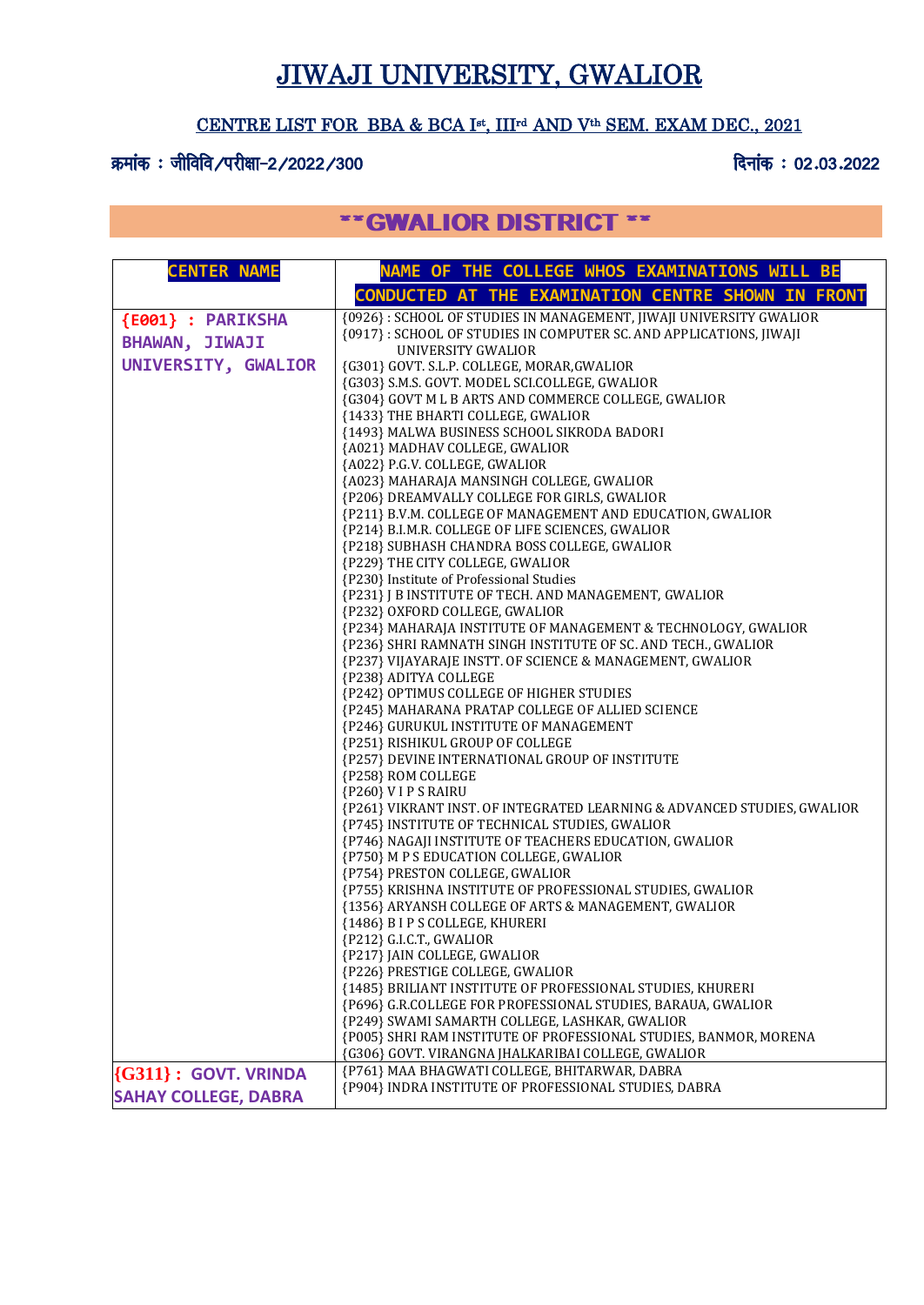#### \*\*BHIND DISTRICT \*\*

| <b>CENTER NAME</b>    | NAME OF THE COLLEGE WHOS EXAMINATIONS WILL BE                |
|-----------------------|--------------------------------------------------------------|
|                       | <b>CONDUCTED AT THE EXAMINATION CENTRE SHOWN IN FRONT</b>    |
| {G201} : GOVT. M.J.S. | {G201} GOVT. M.J.S. COLLEGE, BHIND                           |
| <b>COLLEGE BHIND</b>  | {A004} KUSUMBAI JAIN GIRLS COLLEGE, BHIND                    |
|                       | {P035} BIHARI COLLEGE, BHIND                                 |
|                       | {1206} VIDYAWATI COLLEGE, BHIND                              |
|                       | {P033} CHOUDHRY DILIP SINGH GIRLS COLLEGE, BHIND             |
|                       | {P044} VISHWANATH PRATAP SINGH COLLEGE OF SC. & MGMT., LAHAR |
|                       | {P045} MA PITAMBRA PITH MAHAVIDYALAY, LAHAR, BHIND           |
|                       | {P726} OASIS IMPERIAL COLLGE OF EDUCATION, GOHAD, BHIND      |
|                       | {P700} SAVITRI GIRLS COLLEGE, GOHAD, BHIND                   |

#### \*\*MORENA DISTRICT \*\*

| <b>CENTER NAME</b>            | NAME OF THE COLLEGE WHOS EXAMINATIONS WILL BE                                                                  |
|-------------------------------|----------------------------------------------------------------------------------------------------------------|
|                               | CONDUCTED AT THE EXAMINATION CENTRE SHOWN IN FRONT                                                             |
| ${G101} : GOVT. P.G.$         | {G101} GOVT. P.G. COLLEGE OF EXCELLENCE, MORENA                                                                |
| <b>COLLEGE OF EXCELLENCE,</b> | {P435} SHRI VAISHNAV COLLEGE OF MANAGEMENT, MORENA<br>{P440} SWAMI SHRI RAM KRISHNA PARAMHANSA COLLEGE, MORENA |
| <b>MORENA</b>                 | {P421} PT. S.C.UPDADHYAYA COLLEGE, JOURA KHURD, MORENA                                                         |
|                               | {P429} JAI MATA DI MAHAVIDHYALAYA, MORENA                                                                      |
|                               | {P430} T.S.S COLLEGE, MORENA<br>{P436} S.R.D.COLLEGE, MORENA                                                   |
|                               | {P422} GENIUS COLLEGE, MORENA                                                                                  |
|                               | {1494} SMT. RAMDEVI COLLEGE OF EDUCATION BANMORE, MORENA                                                       |
|                               | {P416} PANDIT NEHRU MAHAVIDYALAY, BANMORE, MORENA                                                              |
|                               | {P417} G L S COLLEGE, BANMORE                                                                                  |
| ${G105}$ : GOVT.              | {P444} R V S COLLEGE, JOTAI ROAD, PORSA                                                                        |
| <b>COLLEGE, PORSA</b>         |                                                                                                                |
| ${G106} : GOVT.$              | {P762} A.N.D.MAHAVIDHYALAYA, JOURA                                                                             |
| <b>COLLEGE, JOURA</b>         | {P424} J.B. COLLEGE, JOURA<br>{P426} INDRAPRASTH INSTT.OF ARTS, SCIENCE & MANAGEMENT, KAILARAS,                |

## \*\*DATIA DISTRICT \*\*

| <b>CENTER NAME</b>                           | NAME OF THE COLLEGE WHOS EXAMINATIONS WILL BE                                                                                         |
|----------------------------------------------|---------------------------------------------------------------------------------------------------------------------------------------|
|                                              | CONDUCTED AT THE EXAMINATION CENTRE SHOWN IN FRONT                                                                                    |
| {G401} : GOVT. P.G.<br><b>COLLEGE, DATIA</b> | {1202} RAS J B COLLEGE, DATIA<br>{1204} SHRI RAWATPURA SARKAR SNATAK MAHAVIDHYALAY, DATIA<br>{P168} COLLEGE OF ADVANCE STUDIES, DATIA |
|                                              | {P169} BHARAT COLLEGE, DATIA<br>{P171} JAI SHRI SAI COLLEGE OF COMPUTER TECHNOLOGY & MANAGEMENT,<br><b>DATIA</b>                      |

#### \*\*SHIVPURI DISTRICT \*\*

| <b>CENTER NAME</b>            | NAME OF THE COLLEGE WHOS EXAMINATIONS WILL BE<br>CONDUCTED AT THE EXAMINATION CENTRE SHOWN IN FRONT |
|-------------------------------|-----------------------------------------------------------------------------------------------------|
| $\{G501\}$ : SMS GOVT.        | {G501} S.M.S. GOVT. P.G. COLLEGE, SHIVPURI                                                          |
| <b>P.G. COLLEGE, SHIVPURI</b> | {1495} VEDANTA MAHAVIDHYALAYA, POHARI SHIVPURI                                                      |